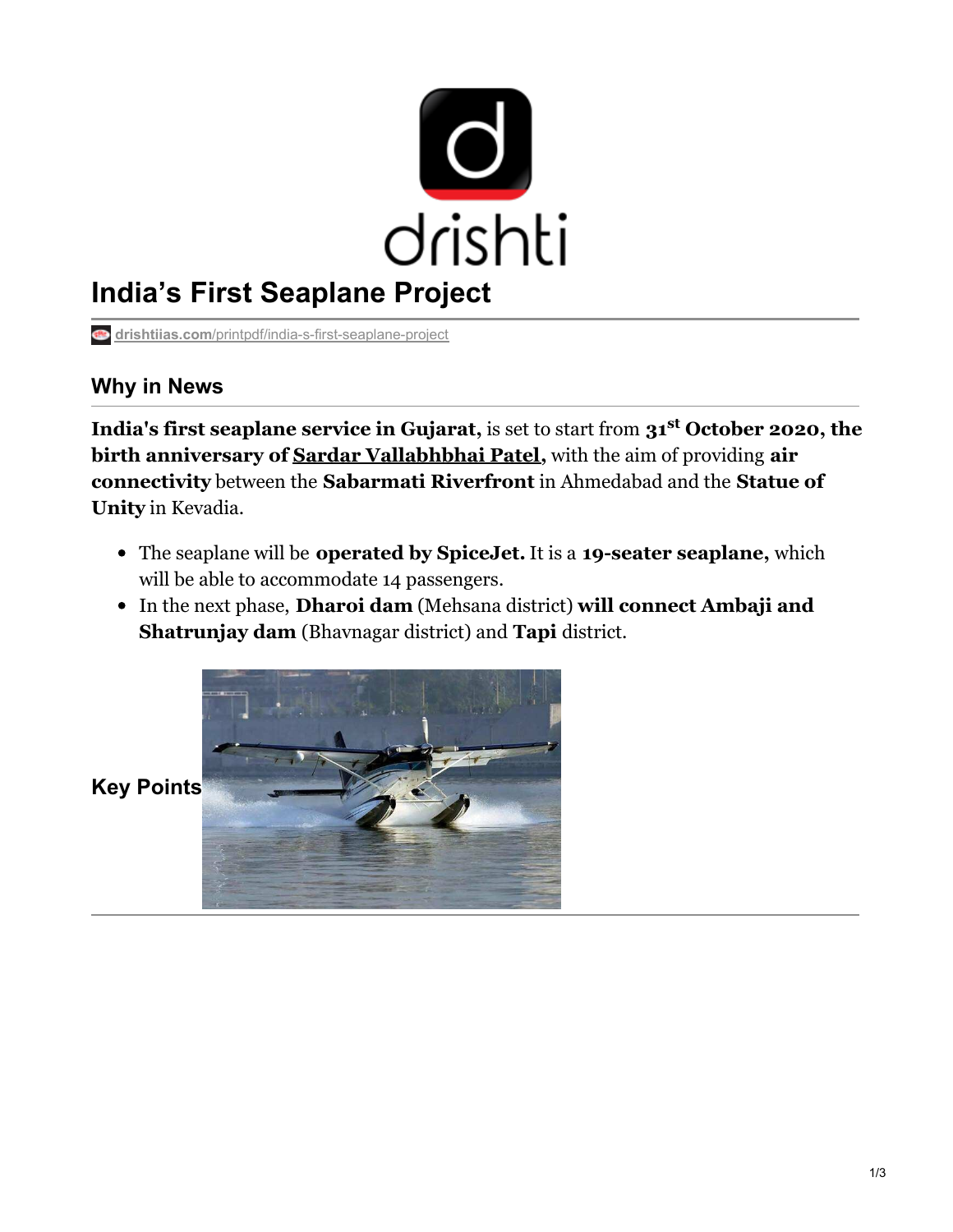#### **Seaplane:**

- A seaplane is a **fixed-wing aeroplane** designed for **taking off and landing on water.**
- There are **two main types of seaplanes: flying boats** (often called hull seaplanes) and **floatplanes.**
	- A **flying boat** is a fixed-winged seaplane with a hull, allowing it to land on water, that usually has no type of landing gear to allow operation on land. It **differs from a floatplane** as it uses a purpose-designed fuselage which can float, granting the aircraft buoyancy
		- The bottom of a **flying boat's fuselage is its main landing gear.** This is usually supplemented with smaller floats near the wingtips, called wing or tip floats.
		- The **hull of a flying boat holds the crew, passengers, and cargo;** it has many features in common with the hull of a ship or a boat.
	- A **floatplane** is supported on the water by **pontoons,** called **floats.**
- **Countries that Operate Seaplanes:**
	- Seaplanes are operational in countries like the Philippines, Canada, Australia, the United States, Finland, the United Kingdom, Sri Lanka, Fiji, New Zealand, Papua New Guinea, United Arab Emirates, Italy, Maldives and Hongkong.
	- In India, **Jal Hans,** a commercial seaplane service based in the Andaman and Nicobar Islands was launched as a **pilot project** in December 2010 with a capacity of 10 passengers.

## **India's Seaplane Project:**

- As per the **direction of the Centre,** the **Airports Authority of India (AAI)** requested state [governments](https://www.drishtiias.com/daily-updates/daily-news-analysis/wings-india-2020) of Gujarat, Assam, Andhra Pradesh and Telangana and the administration of Andaman & Nicobar **to propose potential locations for setting up water airports** to boost the tourism sector.
- In 2019, the **Centre approved flights from six water airports** that include Shatrunjay Dam (Gujarat), Guwahati riverfront and Umrangso reservoir (Assam) and [Nagarjuna](https://www.drishtiias.com/daily-updates/daily-news-analysis/udan-4-0) Sagar (Andhra Pradesh), under the **third round of Ude Desh Ka Aam Nagrik** (UDAN) scheme.
- The routes awarded for seaplane operations include **Sabarmati riverfront to Statue of Unity and Shatrunjay Dam; Guwahati riverfront to Umrango reservoir, Jorhat and Shillong** (Meghalaya) and **Nagarjuna Sagar to Vijayawada and Hyderabad** (Telangana).
- **Agatti, Kavaratti and Minicoy islands of Lakshadweep**have also been proposed to be connected through the seaplane project under the **fourth round of UDAN scheme.**